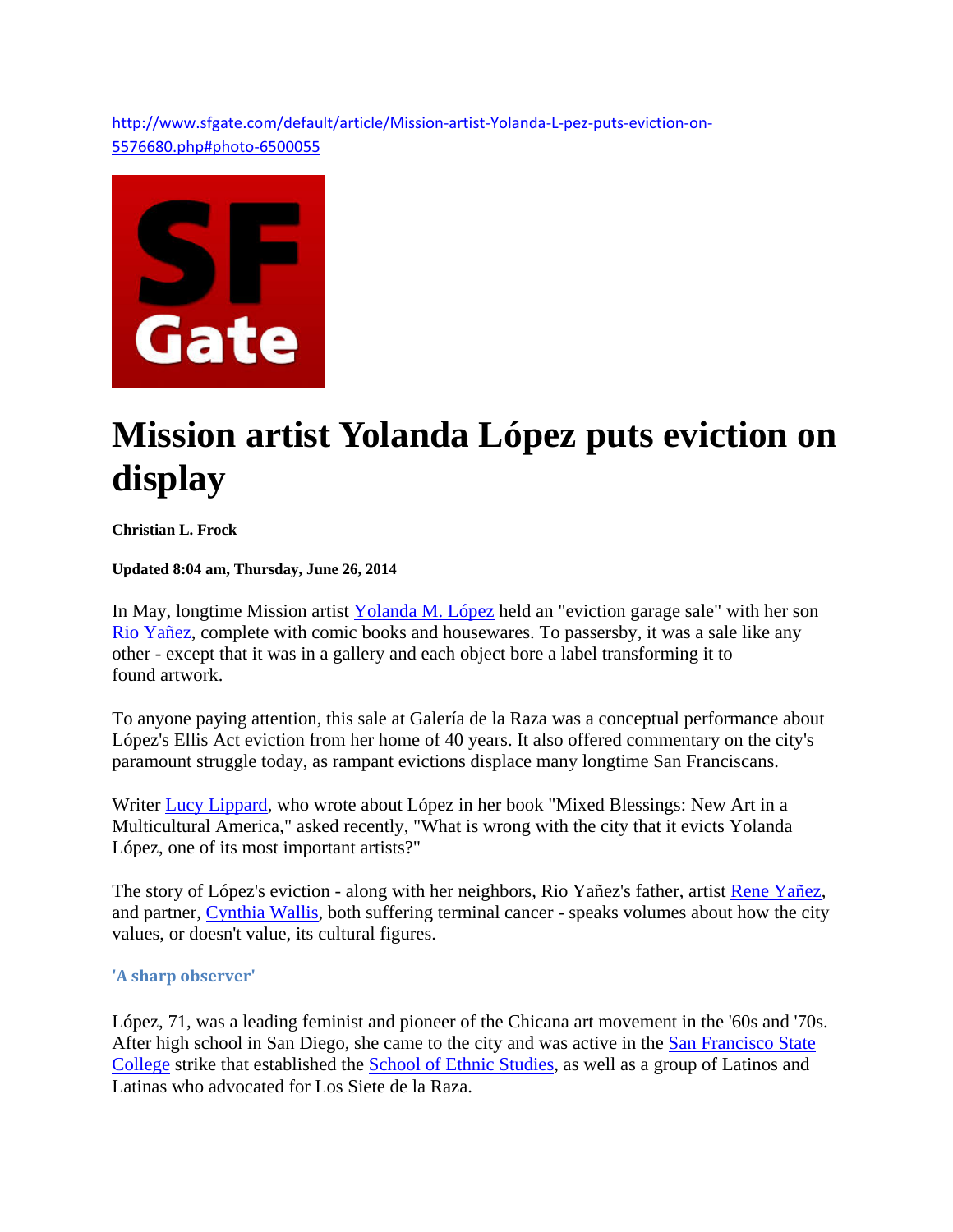She later earned a bachelor's from San Diego State University and a master's from UC San Diego, where she studied with Allan Sekula and Martha Rosler. López's eviction garage sales are inspired by friend and mentor Rosler's 1973 artwork "Monumental Garage Sale."

In a Facebook message, Rosler says López "was, and remains, a fierce and wonderful artist and person, and a sharp observer of what makes and breaks communities with the will to help organize them so as to keep them strong."

Her work has been a reflection of her experience as a politically aware Mexican American woman. "I make art in response to whatever I am going through," she said by telephone. "Women must exercise citizenship; it's all molded together politically, emotionally, intellectually and artistically."

Historian Moira Roth, who co-wrote with López an essay for the book "The Power of Feminist Art," said, "Since the 1970s, I have known Yolanda Lopez as a friend, an ardent activist, a devoted feminist, and one of the most original and interesting contemporary artists in this country."

López, who at one time was director of education at Mission Cultural Center for Latino Arts, taught for decades at UC Berkeley, Mills College and Stanford, among other schools. Her art spans drawing, painting, printmaking, installation and filmmaking. Her work is in the collections of the de Young Museum, Los Angeles County Museum of Art and Oakland Museum of California; her papers are in UC Santa Barbara's Archive of California. A monograph on her work was published in 2008.

## **Decades of influence**

Many cite her influence. Ana Teresa Fernandez, who shows with Gallery Wendi Norris, calls her "a truly historical figure" and, in a recent message, wrote about being stirred by López's series "Our Lady of Guadalupe 1978," which depict women-cum-saints in active work. As with her larger body of work, López's images defy cliched and bigoted media depictions of Mexicans, such as the sombrero-wearing worker dozing against a cactus. "Portrait of the Artist as the Virgin of Guadalupe 1978" depicts the artist rushing toward the viewer triumphantly, clasping a hissing snake while treading on a red, white and blue-winged cherub. It was and remains a thrilling "yes" in a society, and an art world, that kept saying "no."

With her recent housing difficulties, "no" still feels like the dominant message. Like many seniors, López survives on Social Security - which, she says, is too little to be eligible for lowincome housing. She will be evicted July 12 and, as yet, has nowhere to go. Ideally, she would like to stay in the Mission District.

Recently an area near her home was designated a "cultural corridor." Ani Rivera, executive director of Galería de la Raza, where López held her first eviction garage sale, says. "There was a whole generation behind making this area what it is today. Where is the city making its investment in the people who made this area a commodity? The mayor needs to consider these